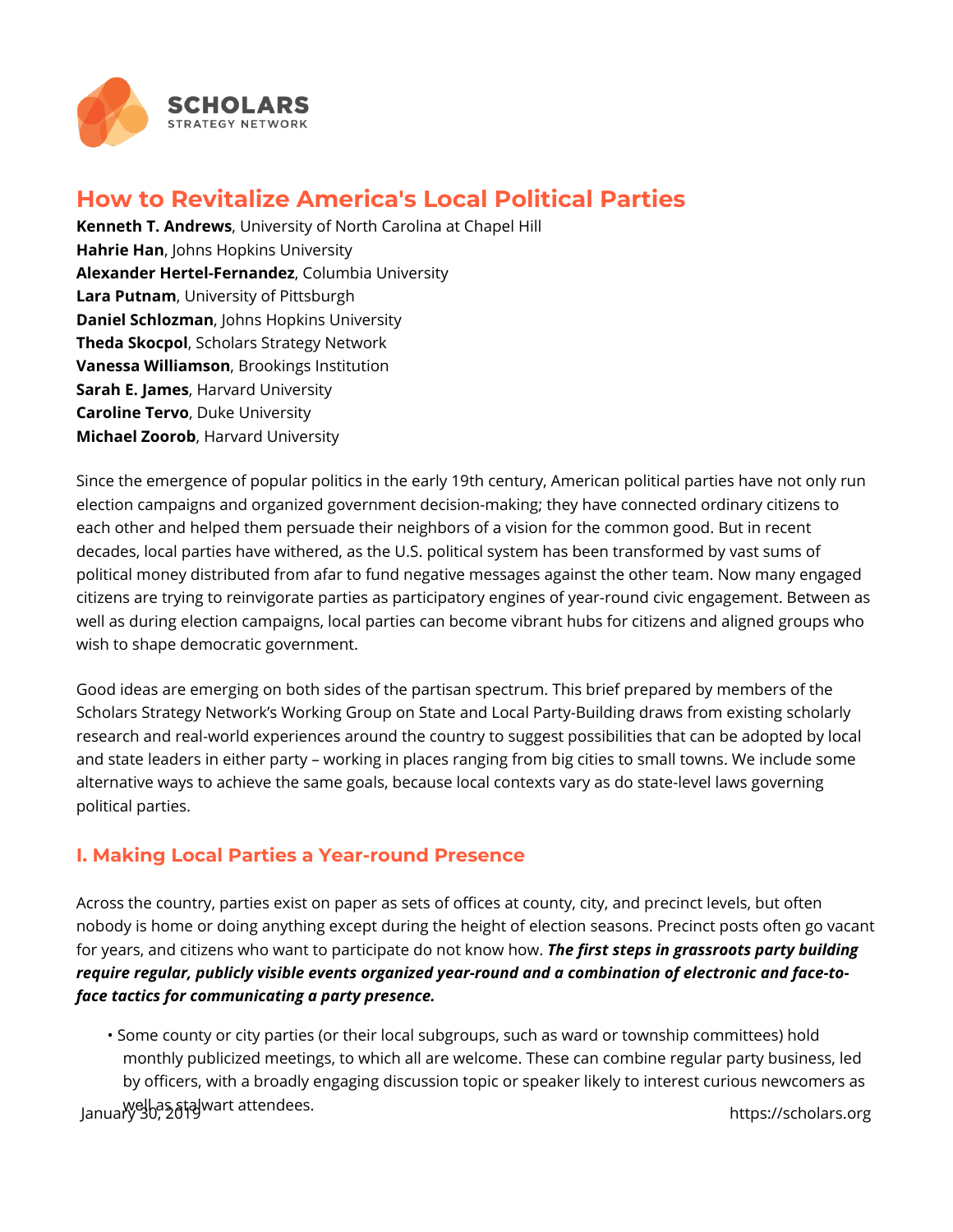- In smaller places or where partisans are a minority, parties may prefer to hold one gathering every two to three months. The important thing is to do something during every season, ideally including both events for party members and public welcoming activities. Although inward-facing celebrations such as banquets for core activists and donors can be valuable, it is important to balance these with publicfacing activities such as community panels or booths at local fairs where information about how to join can be shared and new members and volunteers recruited.
- Parties can co-sponsor public panels or events with other local groups such as the Chamber of Commerce or a local union, the NAACP or the NRA, a local Tea Party or an Indivisible group.
- Interested people cannot always make it to events or meetings because of work obligations, family duties, or because they are too sick or elderly to travel. The local party can help by posting videos of compelling events – such as candidate forums or panels on pressing public issues.

## **II. Welcoming Participation by Interested Citizens and Constituencies**

Citizens must be able to easily learn about the local party and figure out how to get involved.

- A year-round local office, staffed by volunteers at predictable times, may make sense especially in places with a downtown or local center of activities where people might just drop in to learn more.
- An informative website and Facebook page are always important sites where people can easily find out about upcoming meetings or events; learn the names and contact information for local party leaders; and read the party's by-laws, rules, mission statement and meeting minutes. Sites must make it easy for people to ask questions or offer to get involved by email or phone. And they should give descriptions and contact information for working committees and subgroups (like Young Republicans or Hispanic Democrats).
- Affiliated subgroups often can help grow party engagement sometimes organized by and for women, young people, minorities, or military veterans – and sometimes organized by and for those interested in particular issues (like environmental protection or gun rights) or who would like to sharpen a party tendency (like progressive Democrats or Tea Party Republicans). Having many routes to engagement is optimal. Participants in a vibrant party should not have to agree about all matters or care about exactly the same priorities.
- The most committed partisans may want a dues-paying membership group to express commitment and provide predictable local party funding. Some state laws do not allow parties to run such groups directly, but affiliated non-profits (often called Democratic Clubs or Republican Clubs) may be possible.
- Every party organization should task leaders with reaching out to new participants and volunteers and follow up on any messages left by phone or email or at Internet sites, so no one who gets in touch or expresses interest is ignored. Automated email lists are not adequate substitutes for personal outreach and follow-up.

### **III. What Effective Local Parties Can Do**

Parties can carry out vital political and civic tasks during and between elections: January 30, 2019 https://scholars.org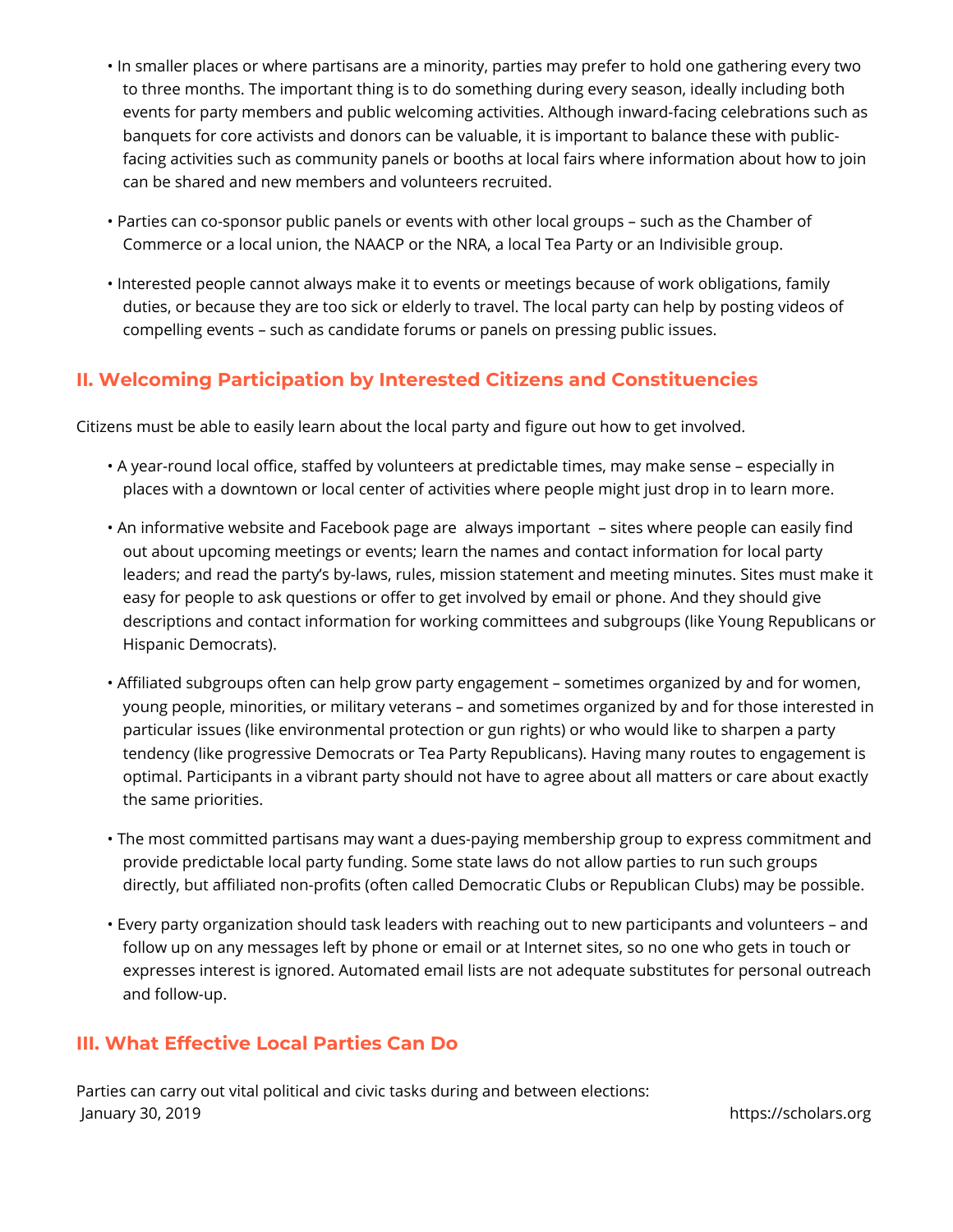- Of course, local parties work for aligned candidates up and down the ticket and across the electoral cycle. They can recruit new candidates for every position, gathering signatures and donations, and deploy volunteers to canvass, phone bank, and get-out-the-vote. They may also work for party-aligned candidates in nominally nonpartisan races.
- Local parties can be liaison points and sources of volunteer support for statewide and presidential campaigns. Office-seeking politicians need local knowledge and connections, and in turn, local parties can benefit by channeling volunteers generated by the urgency of election season into subsequent opportunities for ongoing membership and participation.
- To inform the public and attract new members and supporters, local parties can host regular outreach events such as candidate meet-and-greets and issue panels. More broadly, a local party should aim to be a vibrant community presence, taking part in community occasions, volunteering for community projects, and serving as a contact for other groups.
- Local party leaders and task forces can register voters on an ongoing basis, with a special focus on hardto-reach communities. They should make sure all party activists know the rules around registration and voting.
- Well before election season arrives, local party people can canvass neighbors and broad cross-sections of local voters to learn their concerns and take their suggestions.
- Local parties can develop leadership capacities among volunteers of all ages and abilities, both by spreading opportunities and by helping people attend formal trainings along with participants from other local and state party groups. Training sessions can teach party rules and procedures and help people understand ways to run meetings or work with various people and networks. Trainings can convey crucial citizenship skills like how to write letters to the editor or contact legislators, how to gather valid signatures for petitions or nominations, and how to help staff candidate campaigns.
- Even without a lot of money, local parties can help their participants make connections with state parties and with fellow local parties in other parts of their state or region. Some local parties form ongoing partnerships, so activists can provide mutual support and learn what it means to be a Democrat or a Republican in very different community contexts.

### **IV. How State Parties Can Help**

Political party leaders above the local level need to start by recognizing two basic truths:

The United States is a federated polity, so every party needs a presence everywhere – especially, perhaps, in constituencies where co-partisans are currently a tiny minority. In addition, state party leaders should recognize that it is in their interest to urge openness and engagement, even when local stakeholders prefer closure and stability. Even when no authoritative "sticks" are available to order local leaders around, state party officials can encourage enthusiastic outsiders and newcomers to create affiliated participatory groups to complement and revitalize local party structures (as Tea Parties and Trump volunteers have done in the GOP orbit and as grassroots resistance groups have done since 2016 in the Democratic orbit).

More broadly, state and national leaders can take many steps to support local parties: January 30, 2019 https://scholars.org